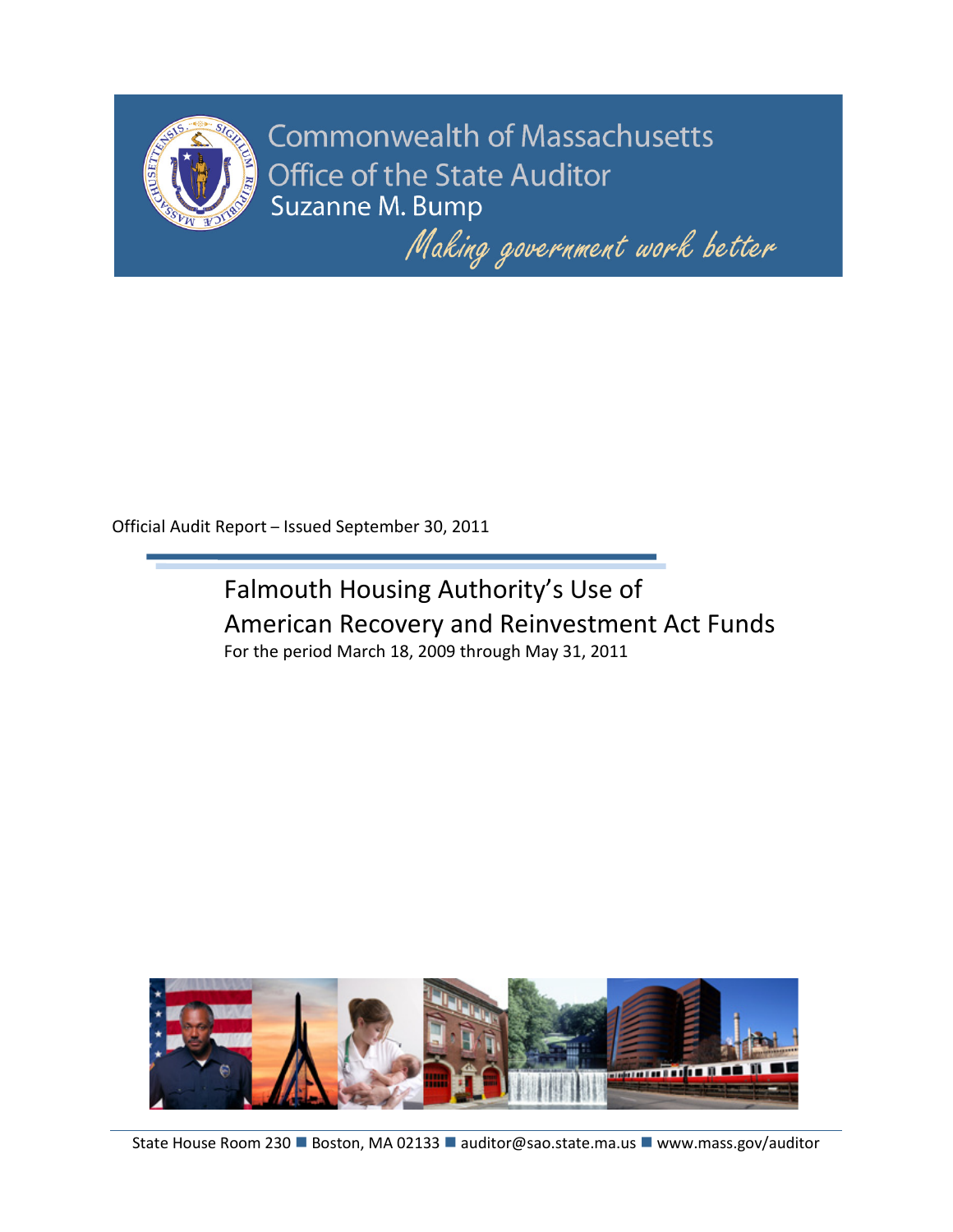# **TABLE OF CONTENTS/EXECUTIVE SUMMARY**

#### **INTRODUCTION 1**

In accordance with Chapter 11, Section 12, of the General Laws, we have conducted an audit of certain activities of the Authority for the period March 18, 2009 through May 31, 2011. Our scope was limited to a review of the federal stimulus funds the Authority received under the American Recovery and Reinvestment Act (ARRA) of 2009. During the audit period, the Authority received ARRA grant funds totaling \$337,668 from HUD for capital improvements to its housing complexes. As of May 31, 2011 the Authority had expended the full amount of the ARRA grant.

The objectives of our audit were to obtain and review a listing of the type and amount of all ARRA funds the Authority has applied for, received, and expended; evaluate the Authority's controls over ARRA expenditures; determine whether ARRA funds are being expended for their intended purposes and in compliance with laws, rules, and regulations applicable to each program; and determine whether the Authority is complying with ARRA accounting and reporting requirements as well as other grant requirements.

Based on our review we have concluded that, for the period March 18, 2009 through May 31, 2011, the Authority maintained adequate management controls and complied with applicable laws, rules, and regulations for the areas tested.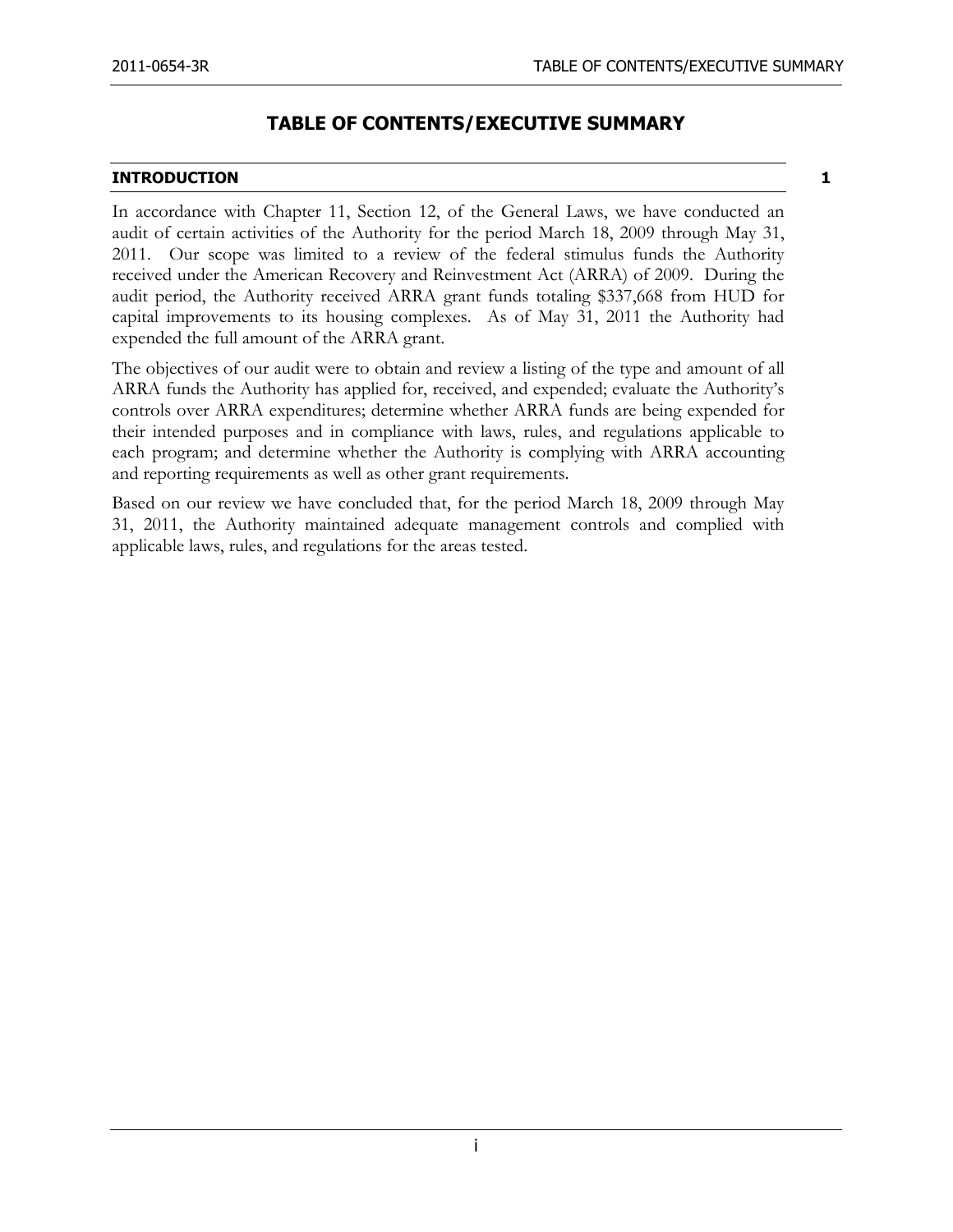## **INTRODUCTION**

#### **Background**

The Falmouth Housing Authority is authorized by and operates under the provisions of Chapter 121B of the Massachusetts General Laws, as amended. The Authority, which is overseen by a sixmember Board of Directors, operates and administers low-rent housing programs that are funded by the Commonwealth's Department of Housing and Community Development and the U.S. Department of Housing and Urban Development (HUD). As of May 1, 2011, the Authority operated 54 state elderly housing units, 25 family units, eight special needs units, and 222 federal elderly units.

### Audit Scope, Objectives, and Methodology

In accordance with Chapter 11, Section 12, of the General Laws, we have conducted an audit of certain activities of the Authority for the period March 18, 2009 through May 31, 2011. Our scope was limited to a review of the federal stimulus funds the Authority received under the American Recovery and Reinvestment Act (ARRA) of 2009.

The objectives of our audit were to obtain and review a listing of the type and amount of all ARRA funds the Authority has applied for, received, and expended; evaluate the Authority's controls over ARRA expenditures; determine whether ARRA funds are being expended for their intended purposes and in compliance with laws, rules, and regulations applicable to each program; and determine whether the Authority is complying with ARRA accounting and reporting requirements as well as other grant requirements.

To achieve our audit objectives, we reviewed the following:

- ARRA funds awarded to the Authority
- Expenses charged to the ARRA grant award to determine whether funds were expended for their intended purposes and were reasonable
- Internal control procedures developed and utilized by the Authority to ensure accountability for the administration and expenditure of ARRA funds
- Procedures for making payments to contractors to verify compliance with established rules and regulations